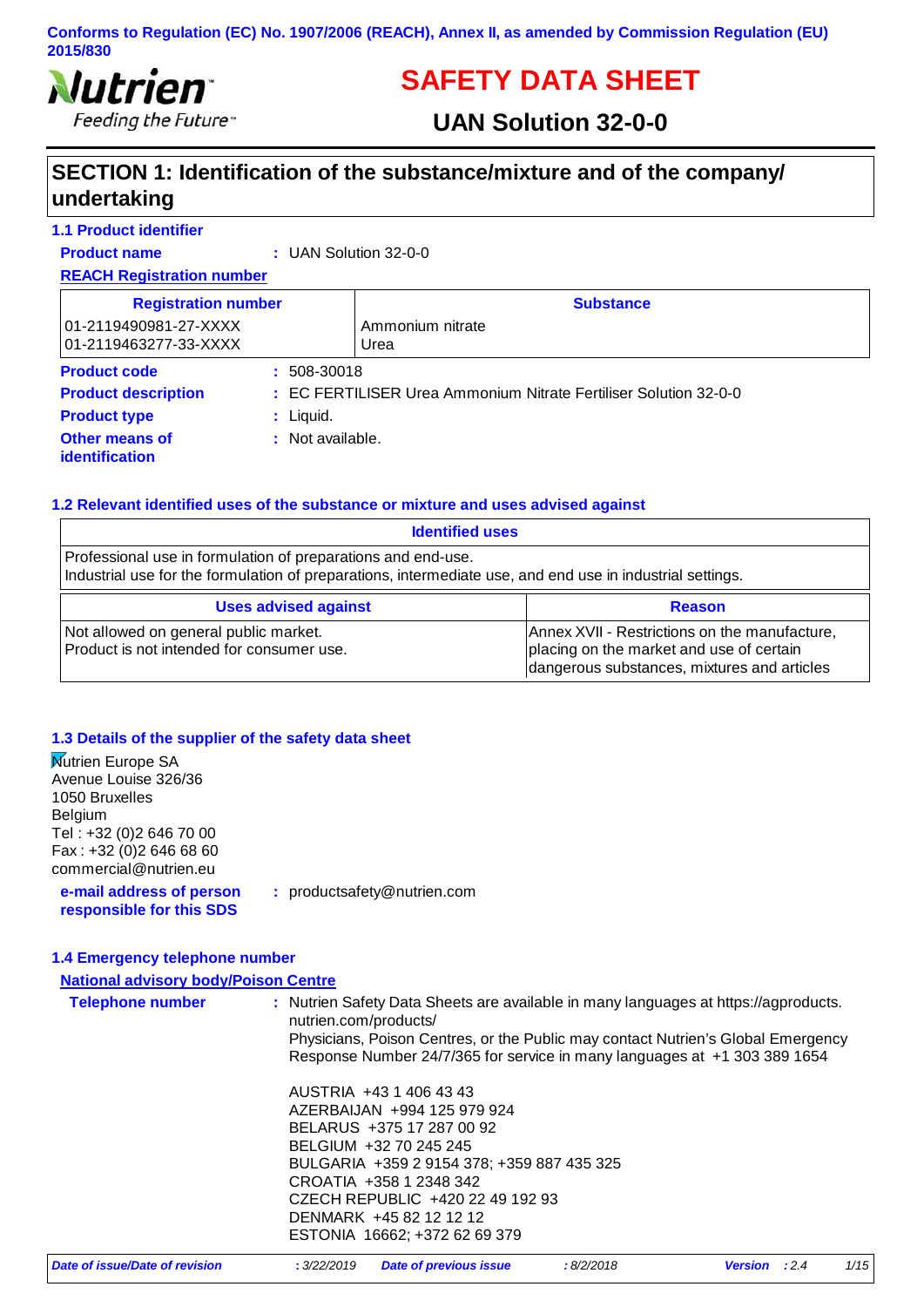*UAN Solution 32-0-0*

## **SECTION 1: Identification of the substance/mixture and of the company/ undertaking**

| FINLAND +358 9 471977                                                    |
|--------------------------------------------------------------------------|
| <b>FRANCE</b>                                                            |
| Angers +33 (0) 2 41 48 21 21                                             |
| Bordeaux +33 (0) 5 56 96 40 80                                           |
| Lille 0800 59 59 59 (national callers)                                   |
| Lyon +33 (0) 4 72 11 69 11                                               |
| Marseille +33 (0)4 91 75 25 25                                           |
| Nancy +33 (0) 3 83 22 50 50                                              |
| Paris +33 (0) 1 40 05 48 48                                              |
| Rennes +33 (0) 2 99 59 22 22                                             |
| Strasbourg +33 (0)3 88 37 37 37                                          |
| Toulouse +33 (0) 5 61 77 74 47                                           |
| GEORGIA +995 99 53 33 20                                                 |
| GERMANY                                                                  |
| Berlin +49 30 192 40                                                     |
| Bonn +49 228 192 40                                                      |
| Erfurt +49 361 730 730                                                   |
| Freiburg +49 761 192 40                                                  |
| Goettingen +49 551 192 40                                                |
|                                                                          |
| Homburg (Saar) +49 6841 192 40                                           |
| Mainz +49 6131 192 40                                                    |
| Munich +49 89 192 40                                                     |
| GREECE +30 21 07 79 37 77                                                |
| HUNGARY +36 80 20 11 99                                                  |
| ICELAND +354 543 22 22                                                   |
| IRELAND +353 1 837 9964 (medical professionals) +353 1 809 2166 (public) |
| ISRAEL +972 4 854 19 00                                                  |
| <b>ITALY</b>                                                             |
| Bergamo +39 800 883 300                                                  |
| Firenze +39 55 794 7819                                                  |
| Foggia +39 881 732 326                                                   |
| Genoa +39 10 563 62 45                                                   |
| Milan +39 02 6610 1029                                                   |
| Padova +39 49 827 50 78                                                  |
| Pavia +39 38 224 444                                                     |
| Rome +39 06 305 43 43                                                    |
| Turin +39 011 663 7637                                                   |
| KAZAKHSTAN +7 3272 925 868                                               |
| LITHUANIA +370 5 236 20 52; +370 687 533 78                              |
| NETHERLANDS +31 30 274 88 88                                             |
| NORWAY +47 22 59 13 00                                                   |
| <b>POLAND</b>                                                            |
| Gdansk +48 58 682 04 04                                                  |
| Krakow +48 12 411 99 99                                                  |
| Lòdz +48 42 63 14 724                                                    |
| Sosnowiec +48 32 266 11 45                                               |
| Warszawa +48 22 619 66 54                                                |
| Wroclaw +48 71 343 30 08                                                 |
| PORTUGAL 808 250 143 (national callers)                                  |
| ROMANIA +402 212 106 282                                                 |
| <b>RUSSIAN FEDERATION</b>                                                |
| Ekaterinburg +7 343 229 98 57                                            |
| Moscow +7 495 628 1687                                                   |
|                                                                          |
| Saint-Petersburg +7 921 757 3228                                         |
| SERBIA +381 11 3608 440                                                  |
| SLOVAKIA +421 2 5477 4166                                                |
| SLOVENIA +386 41 635 500                                                 |
| SPAIN +34 91 562 0420                                                    |
| SWEDEN 112 (national callers); +46 (0)10 456 6700                        |
| SWITZERLAND +41 44 251 51 51 (in Switzerland dial 145)                   |
| THE FORMER YUGOSLAVIA +38 923 147 635                                    |
|                                                                          |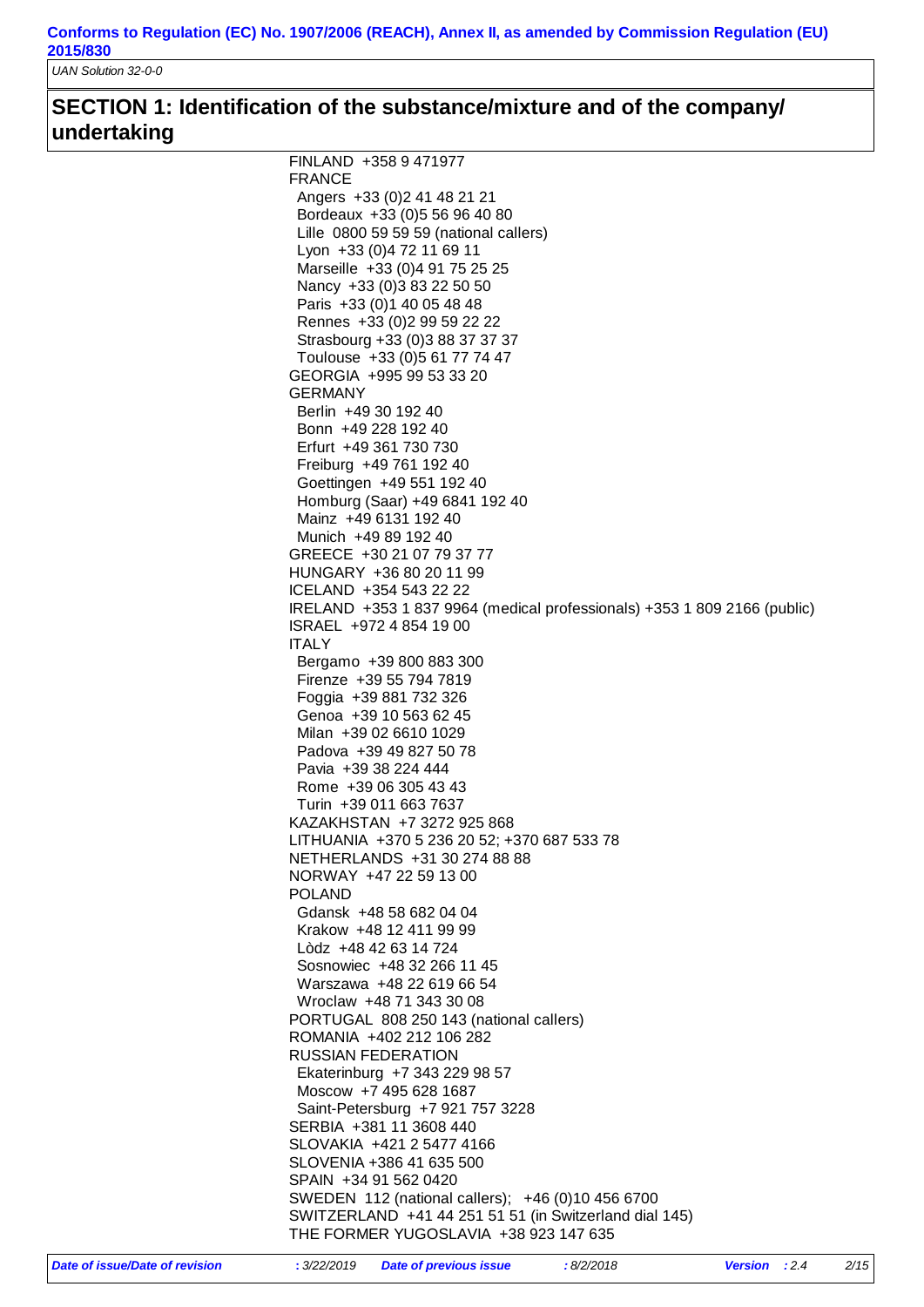*UAN Solution 32-0-0*

### **SECTION 1: Identification of the substance/mixture and of the company/ undertaking**

|                           | TURKEY +90 0312 433 70 01 or 0 800 314 7900          |
|---------------------------|------------------------------------------------------|
|                           | UNITED KINGDOM                                       |
|                           | Belfast 844 892 0111                                 |
|                           | Birmingham 844 892 0111                              |
|                           | Edinburgh 844 892 0111                               |
|                           | Newcastle Upon Tyne +44 191 2606182; +44 191 2606180 |
|                           | Penarth 844 892 0111                                 |
| <b>Supplier</b>           |                                                      |
| <b>Telephone number</b>   | : Mutrien Europe SA                                  |
|                           | <b>EMERGENCY TELEPHONE NUMBERS:</b>                  |
|                           | Transportation: 00-1-303-389-1654                    |
|                           | Medical: 00-1-303-389-1654                           |
| <b>Hours of operation</b> | : 24/7/365                                           |

### **SECTION 2: Hazards identification**

**Classification according to Regulation (EC) No. 1272/2008 [CLP/GHS] 2.1 Classification of the substance or mixture Product definition : Mixture** Not classified.

The product is NOT classified as hazardous according to Regulation (EC) 1272/2008 as amended.

See Section 16 for the full text of the H statements declared above.

See Section 11 for more detailed information on health effects and symptoms.

### **2.2 Label elements**

**Hazard pictograms :**



| <b>Signal word</b>                                                                                                                                              | : No signal word.                                                                                                                |
|-----------------------------------------------------------------------------------------------------------------------------------------------------------------|----------------------------------------------------------------------------------------------------------------------------------|
| <b>Hazard statements</b>                                                                                                                                        | : Not applicable.                                                                                                                |
| <b>Precautionary statements</b>                                                                                                                                 |                                                                                                                                  |
| <b>General</b>                                                                                                                                                  | : Read label before use. Keep out of reach of children. If medical advice is needed,<br>have product container or label at hand. |
| <b>Prevention</b>                                                                                                                                               | : Not applicable.                                                                                                                |
| <b>Response</b>                                                                                                                                                 | : Not applicable.                                                                                                                |
| <b>Storage</b>                                                                                                                                                  | : Not applicable.                                                                                                                |
| <b>Disposal</b>                                                                                                                                                 | : Not applicable.                                                                                                                |
| <b>Supplemental label</b><br>elements                                                                                                                           | : Safety data sheet available on request.                                                                                        |
| <b>Annex XVII - Restrictions</b><br>on the manufacture,<br>placing on the market and<br>use of certain dangerous<br>substances, mixtures and<br><b>articles</b> | : Not allowed on general public market.<br>Product is not intended for consumer use.                                             |
| <b>Special packaging requirements</b>                                                                                                                           |                                                                                                                                  |
| <b>Containers to be fitted</b><br>with child-resistant<br>fastenings                                                                                            | : Not applicable.                                                                                                                |
| <b>Tactile warning of danger</b>                                                                                                                                | : Not applicable.                                                                                                                |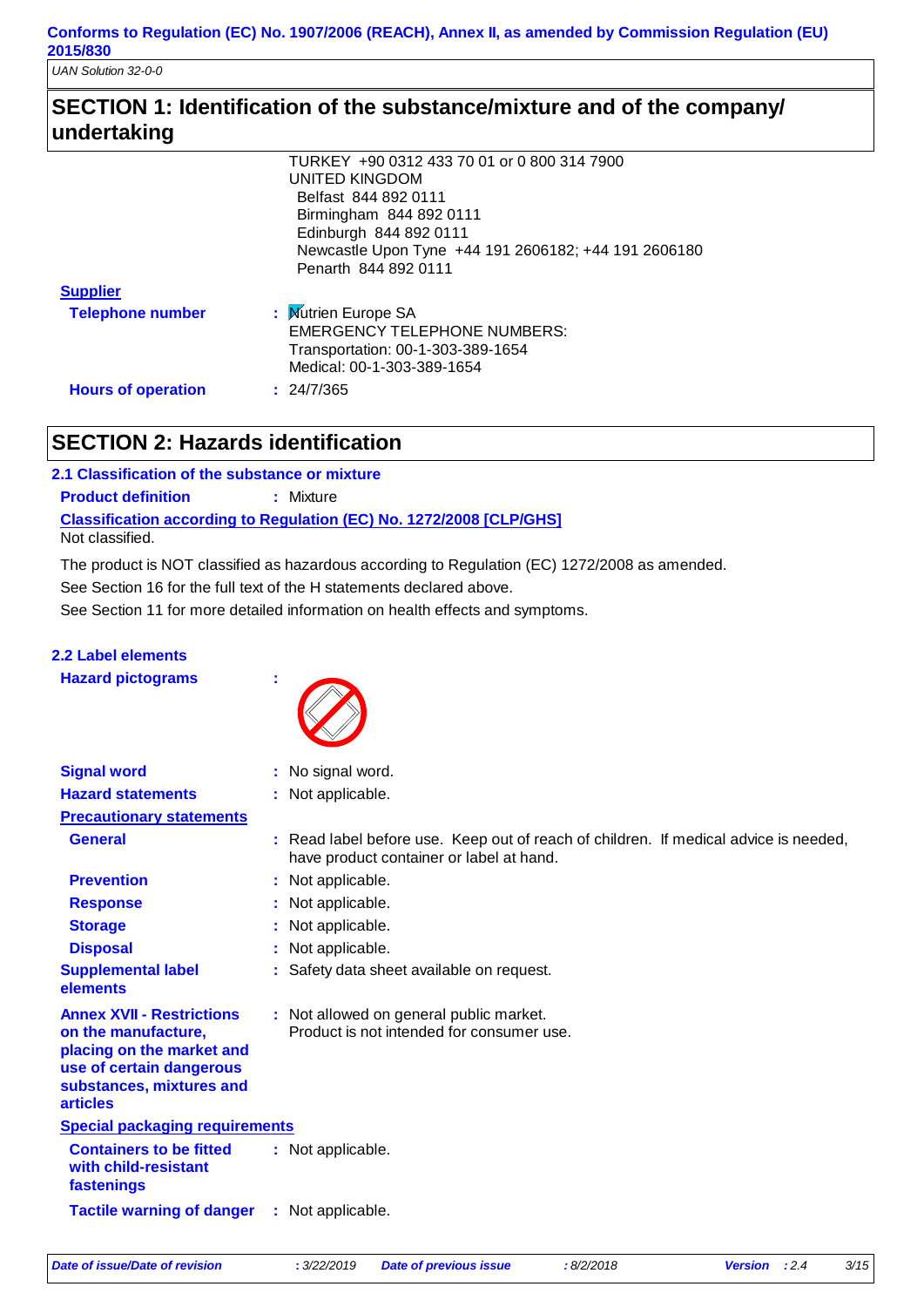*UAN Solution 32-0-0*

### **SECTION 2: Hazards identification**

**2.3 Other hazards**

**Other hazards which do : not result in classification** : Not available.

### **SECTION 3: Composition/information on ingredients**

| <b>Product/ingredient name</b> | <b>Identifiers</b>                                                                       | $\frac{9}{6}$ | <b>Regulation (EC) No.</b><br>1272/2008 [CLP]                                                         | <b>Type</b>    |
|--------------------------------|------------------------------------------------------------------------------------------|---------------|-------------------------------------------------------------------------------------------------------|----------------|
| Ammonium nitrate<br>Urea       | REACH #:<br>01-2119490981-27-XXXX<br>EC No.: 229-347-8<br>CAS: 6484-52-2<br>REACH Reg.#: | 45<br>35      | EYE IRRITATION 2,<br>H <sub>3</sub> 19<br>OXIDISING SOLIDS 3,<br>H <sub>2</sub> 72<br>Not classified. | $[1]$<br>$[5]$ |
|                                | 012119463277-33-XXXX<br>EC No.: 200-315-5<br>$CAS #: 57-13-6$                            |               |                                                                                                       |                |
| Water                          | EC No.: 231-791-2<br>CAS #: 7732-18-5                                                    | 20            | Not classified.                                                                                       | $[5]$          |
|                                |                                                                                          |               | See Section 16 for<br>the full text of the H<br>statements declared<br>above.                         |                |

There are no additional ingredients present which, within the current knowledge of the supplier and in the concentrations applicable, are classified as hazardous to health or the environment, are PBTs, vPvBs or Substances of equivalent concern, or have been assigned a workplace exposure limit and hence require reporting in this section.

#### Type

[1] Substance classified with a health or environmental hazard

[2] Substance with a workplace exposure limit

[3] Substance meets the criteria for PBT according to Regulation (EC) No. 1907/2006, Annex XIII

[4] Substance meets the criteria for vPvB according to Regulation (EC) No. 1907/2006, Annex XIII

[5] Non-hazardous ingredients

Occupational exposure limits, if available, are listed in Section 8.

### **SECTION 4: First aid measures**

### **4.1 Description of first aid measures**

| <b>Eye contact</b>  | : Begin eye irrigation immediately. Eye exposures to nitrates may require medical<br>evaluation following decontamination if pain or irritation persists. Immediately rinse<br>eyes with large quantities of water or saline for a minimum of 15 minutes. If possible,<br>remove contact lenses being careful not to cause additional eye damage. If the initial<br>water supply is insufficient, keep the affected area wet with a moist cloth and transfer<br>the person to the nearest place where rinsing can be continued for the<br>recommended length of time. For additional advice call the medical emergency<br>number on this SDS or your poison center or physician. |
|---------------------|----------------------------------------------------------------------------------------------------------------------------------------------------------------------------------------------------------------------------------------------------------------------------------------------------------------------------------------------------------------------------------------------------------------------------------------------------------------------------------------------------------------------------------------------------------------------------------------------------------------------------------------------------------------------------------|
| <b>Inhalation</b>   | : Remove person to fresh air. No known significant effects. Seek medical attention for<br>any signs of wheezing and/or breathing difficulties. For additional advice call the<br>medical emergency number on this SDS or your poison center or medical provider.                                                                                                                                                                                                                                                                                                                                                                                                                 |
| <b>Skin contact</b> | : No known significant effects. Rinse the affected areas with water. Remove<br>contaminated clothing, jewelry, and shoes. Wash/clean items before reuse. Seek<br>medical attention for persistent skin pain or irritation. For additional advice call the<br>medical emergency number on this SDS or your poison center or physician.                                                                                                                                                                                                                                                                                                                                            |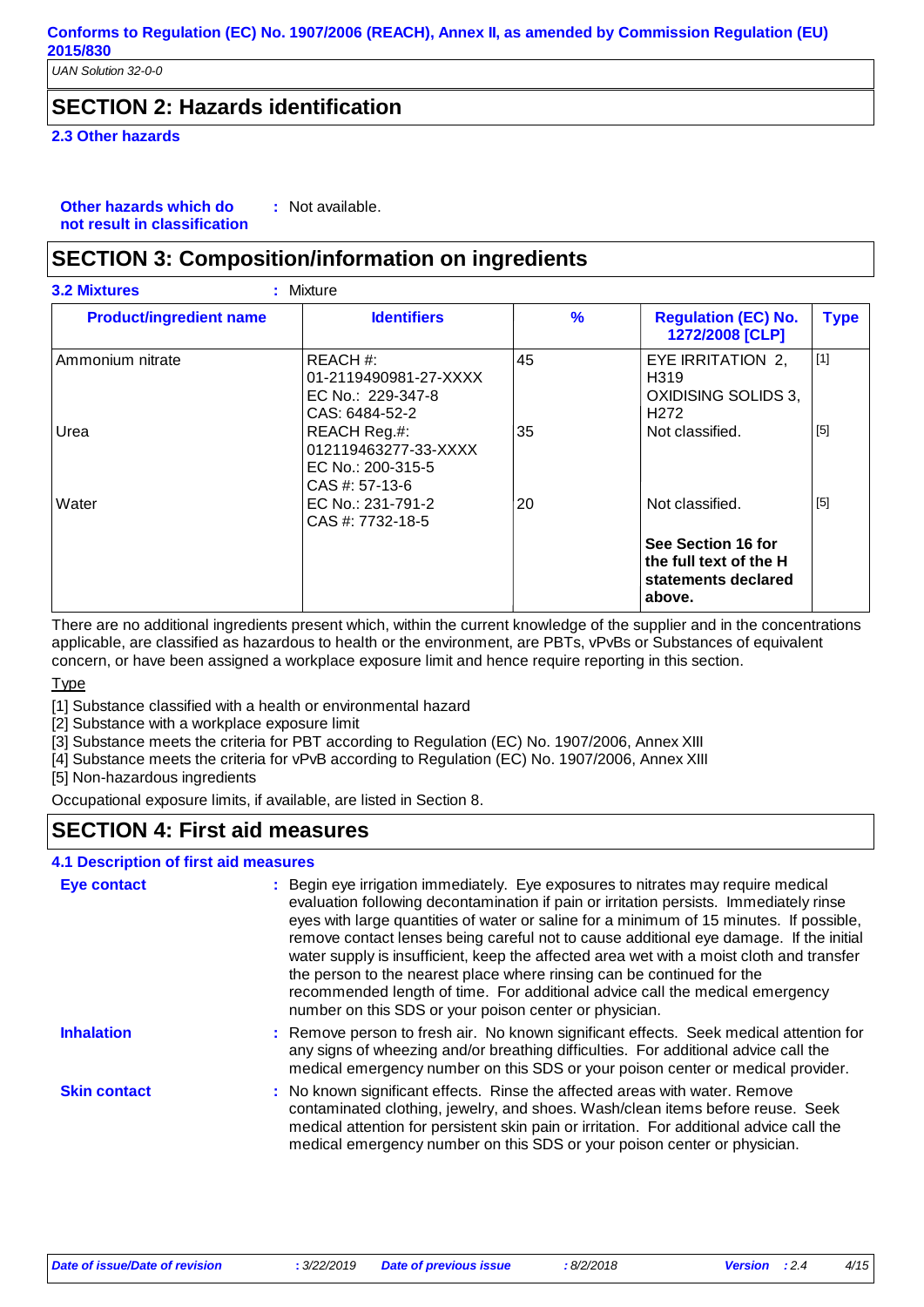*UAN Solution 32-0-0*

# **SECTION 4: First aid measures**

| <b>Ingestion</b>                  | : Nitrate based product. May be irritating to mouth, throat and stomach. May cause<br>methemoglobinemia (a condition that interferes with the oxygen-carrying capacity of<br>the blood) if ingested in large quantities or over a prolonged period of time. Oral<br>exposures: if the affected person requires CPR, avoid mouth to mouth contact. Do<br>not induce vomiting. If vomiting occurs, attempt to keep head lower than chest so<br>that vomit does not enter the lungs. Wash (decontaminate) face and mouth with<br>water to remove visible material. If the exposed person is conscious and can swallow,<br>give 1-2 sips of water. Do not give anything else by mouth. Loosen tight clothing<br>such as collar, tie, belt or waistband to prevent any breathing restrictions. Call for<br>emergency transportation to a hospital if the exposed person feels sick or has<br>breathing difficulties, or a large amount is suspected ingested. For additional advice,<br>call the medical emergency number on this SDS or your poison center or physician. |
|-----------------------------------|----------------------------------------------------------------------------------------------------------------------------------------------------------------------------------------------------------------------------------------------------------------------------------------------------------------------------------------------------------------------------------------------------------------------------------------------------------------------------------------------------------------------------------------------------------------------------------------------------------------------------------------------------------------------------------------------------------------------------------------------------------------------------------------------------------------------------------------------------------------------------------------------------------------------------------------------------------------------------------------------------------------------------------------------------------------------|
| <b>Protection of first-aiders</b> | : No action shall be taken involving any personal risk or without suitable training.<br>Mouth-to-mouth resuscitation of oral exposure patients is not recommended. First-<br>aiders with contaminated clothing should be properly decontaminated.                                                                                                                                                                                                                                                                                                                                                                                                                                                                                                                                                                                                                                                                                                                                                                                                                    |

### **4.2 Most important symptoms and effects, both acute and delayed**

|                                     | 4.2 Most important symptoms and effects, both acute and delayed                                                                                                                                                                                                                                                                                                                                                                                                                                      |
|-------------------------------------|------------------------------------------------------------------------------------------------------------------------------------------------------------------------------------------------------------------------------------------------------------------------------------------------------------------------------------------------------------------------------------------------------------------------------------------------------------------------------------------------------|
| <b>Over-exposure signs/symptoms</b> |                                                                                                                                                                                                                                                                                                                                                                                                                                                                                                      |
| <b>Eye contact</b>                  | : No known effect after eye contact. Rinse with water for a few minutes.                                                                                                                                                                                                                                                                                                                                                                                                                             |
| <b>Inhalation</b>                   | : No specific data.                                                                                                                                                                                                                                                                                                                                                                                                                                                                                  |
| <b>Skin contact</b>                 | : No specific data.                                                                                                                                                                                                                                                                                                                                                                                                                                                                                  |
| <b>Ingestion</b>                    | : May cause irritation of the digestive tract with accompanying nausea, vomiting and<br>diarrhea.                                                                                                                                                                                                                                                                                                                                                                                                    |
|                                     | 4.3 Indication of any immediate medical attention and special treatment needed                                                                                                                                                                                                                                                                                                                                                                                                                       |
| <b>Notes to physician</b>           | : In case of inhalation of decomposition products (carbon monoxide, carbon dioxide,<br>nitrogen oxides) in a fire, symptoms may be delayed. The exposed person may need<br>to be kept under medical surveillance for up to 72 hours. In cases of suspected<br>methemoglobinemia, monitor methemoglobin blood levels. Treatment is supportive;<br>methylene blue may be indicated based on patient severity. 24 Hr Medical<br>Emergency telephone number for professional support: 00-1-303-389-1654. |
| <b>Specific treatments</b>          | : Call the medical emergency number on this SDS or your poison center or doctor<br>immediately if large quantities have been ingested. In cases of suspected<br>methemoglobinemia, methylene blue may be indicated based on patient severity.                                                                                                                                                                                                                                                        |

# **SECTION 5: Firefighting measures**

| 5.1 Extinguishing media                                   |                                                                                                                                                                                                                  |
|-----------------------------------------------------------|------------------------------------------------------------------------------------------------------------------------------------------------------------------------------------------------------------------|
| <b>Suitable extinguishing</b><br>media                    | : Non-flammable. Material will not burn. Use an extinguishing agent suitable for the<br>surrounding fire.                                                                                                        |
| <b>Unsuitable extinguishing</b><br>media                  | : None known.                                                                                                                                                                                                    |
| 5.2 Special hazards arising from the substance or mixture |                                                                                                                                                                                                                  |
| <b>Hazards from the</b><br>substance or mixture           | : In a fire or if heated, a pressure increase will occur and the container may burst. Not<br>an oxidiser at the manufactured concentration. It may become an oxidising liquid if<br>concentrated by evaporation. |
| <b>Hazardous combustion</b><br>products                   | Decomposition products may include the following materials:<br>carbon dioxide<br>carbon monoxide<br>nitrogen oxides                                                                                              |
| <b>5.3 Advice for firefighters</b>                        |                                                                                                                                                                                                                  |
| <b>Special protective actions</b><br>for fire-fighters    | : Promptly isolate the scene by removing all persons from the vicinity of the incident if<br>there is a fire. No action shall be taken involving any personal risk or without suitable<br>training.              |
| Date of issue/Date of revision                            | : 3/22/2019<br>:8/2/2018<br>5/15<br><b>Date of previous issue</b><br>Version : 2.4                                                                                                                               |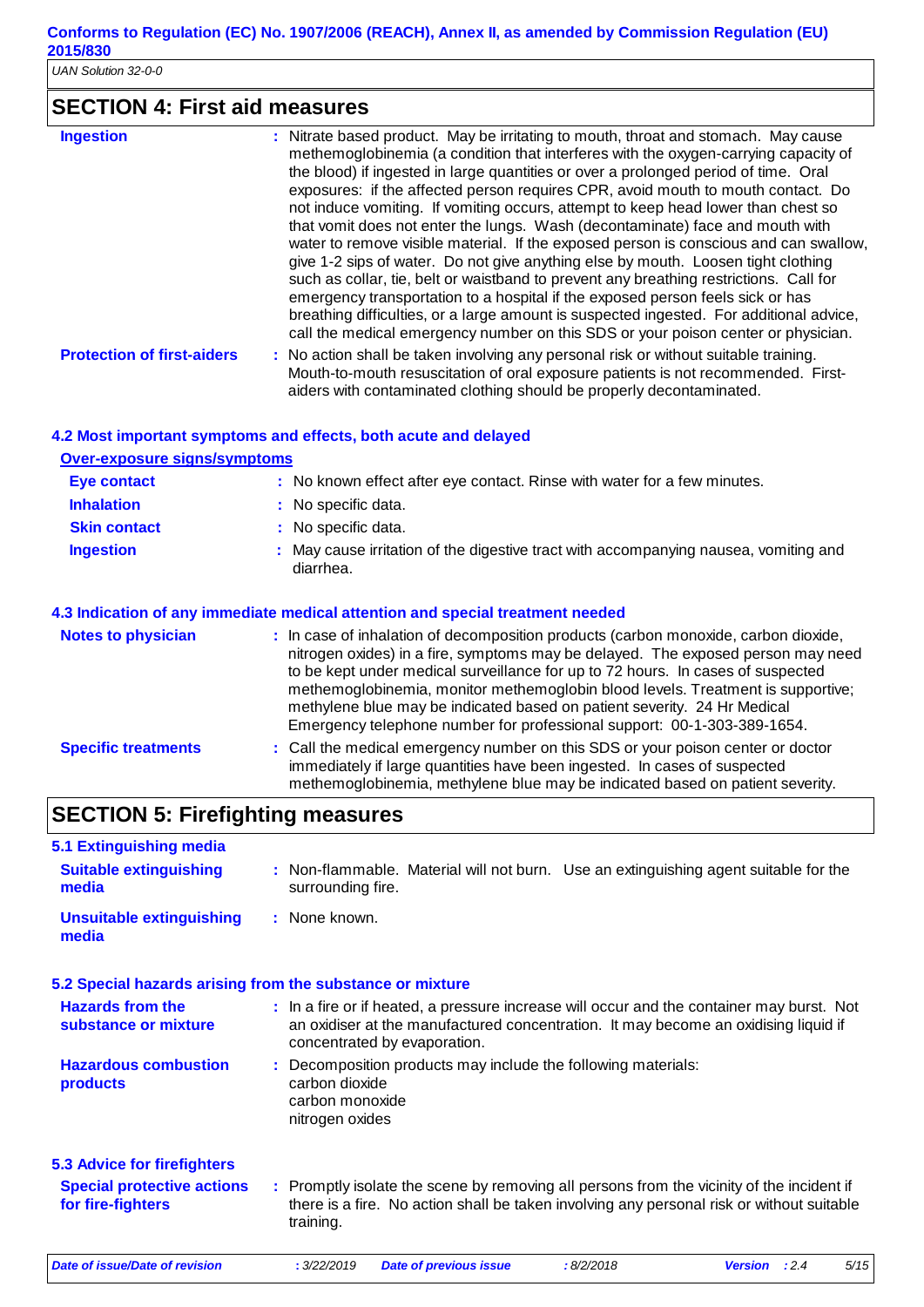### **SECTION 5: Firefighting measures**

| <b>Special protective</b><br>equipment for fire-fighters | : Fire-fighters should wear appropriate protective equipment and self-contained<br>breathing apparatus (SCBA) with a full face-piece operated in positive pressure<br>mode. Clothing for fire-fighters (including helmets, protective boots and gloves)<br>conforming to European standard EN 469 will provide a basic level of protection for<br>chemical incidents. |
|----------------------------------------------------------|-----------------------------------------------------------------------------------------------------------------------------------------------------------------------------------------------------------------------------------------------------------------------------------------------------------------------------------------------------------------------|
| <b>Additional information</b>                            | : Dangerous if allowed to dry out. Residue may exhibit oxidizing properties. Contain<br>and collect the water used to fight the fire for later treatment and disposal.                                                                                                                                                                                                |

# **SECTION 6: Accidental release measures**

|                                                          |   | 6.1 Personal precautions, protective equipment and emergency procedures                                                                                                                                                                                                                                                                                                                                                                                                                                                                     |
|----------------------------------------------------------|---|---------------------------------------------------------------------------------------------------------------------------------------------------------------------------------------------------------------------------------------------------------------------------------------------------------------------------------------------------------------------------------------------------------------------------------------------------------------------------------------------------------------------------------------------|
| For non-emergency<br>personnel                           |   | : No action shall be taken involving any personal risk or without suitable training.<br>Evacuate surrounding areas. Keep unnecessary and unprotected personnel from<br>entering. Do not touch or walk through spilt material. Avoid breathing vapour or mist.<br>Provide adequate ventilation. Wear appropriate respirator when ventilation is<br>inadequate. Put on appropriate personal protective equipment.                                                                                                                             |
| For emergency responders                                 | ÷ | If specialised clothing is required to deal with the spillage, take note of any<br>information in Section 8 on suitable and unsuitable materials. See also Section 8 for<br>additional information on hygiene measures.                                                                                                                                                                                                                                                                                                                     |
| <b>6.2 Environmental</b><br>precautions                  |   | : Avoid dispersal of spilt material and runoff and contact with soil, waterways, drains<br>and sewers. Inform the relevant authorities if the product has caused adverse<br>impacts (sewers, waterways, soil or air).                                                                                                                                                                                                                                                                                                                       |
| 6.3 Methods and material for containment and cleaning up |   |                                                                                                                                                                                                                                                                                                                                                                                                                                                                                                                                             |
| <b>Small spill</b>                                       |   | : Stop leak if without risk. Move containers from spill area. Dilute with water and mop<br>up if water-soluble. Alternatively, or if water-insoluble, absorb with an inert dry<br>material and place in an appropriate waste disposal container. Dispose of via a<br>licensed waste disposal contractor.                                                                                                                                                                                                                                    |
| <b>Large spill</b>                                       |   | : Stop leak if without risk. Move containers from spill area. Prevent entry into sewers,<br>water courses, basements or confined areas. Wash spillages into an effluent<br>treatment plant or proceed as follows. Contain and collect spillage with non-<br>combustible, absorbent material e.g. sand, earth, vermiculite or diatomaceous earth<br>and place in container for disposal according to local regulations.<br>or<br>Pump spilled material to a suitable, labelled container for recycling or disposal.<br>Recycle, if possible. |
| <b>6.4 Reference to other</b>                            |   | : See Section 1 for emergency contact information.                                                                                                                                                                                                                                                                                                                                                                                                                                                                                          |
| <b>sections</b>                                          |   | See Section 8 for information on appropriate personal protective equipment.<br>See Section 13 for additional waste treatment information.                                                                                                                                                                                                                                                                                                                                                                                                   |

### **SECTION 7: Handling and storage**

The information in this section contains generic advice and guidance.

### **7.1 Precautions for safe handling**

| <b>Protective measures</b>                       | : Put on appropriate personal protective equipment (see Section 8). Do not ingest.<br>Avoid contact with eyes, skin and clothing. Avoid breathing vapour or mist. Keep in<br>the original container or an approved alternative made from a compatible material,<br>kept tightly closed when not in use. Empty containers retain product residue and can<br>be hazardous. Do not reuse container. |
|--------------------------------------------------|--------------------------------------------------------------------------------------------------------------------------------------------------------------------------------------------------------------------------------------------------------------------------------------------------------------------------------------------------------------------------------------------------|
| <b>Advice on general</b><br>occupational hygiene | : Eating, drinking and smoking should be prohibited in areas where this material is<br>handled, stored and processed. Workers should wash hands and face before eating,<br>drinking and smoking. Remove contaminated clothing and protective equipment<br>before entering eating areas. See also Section 8 for additional information on<br>hygiene measures.                                    |

### **7.2 Conditions for safe storage, including any incompatibilities**

| Date of issue/Date of revision | : 3/22/2019 | <b>Date of previous issue</b> | :8/2/2018 | <b>Version</b> : 2.4 | 6/15 |
|--------------------------------|-------------|-------------------------------|-----------|----------------------|------|
|                                |             |                               |           |                      |      |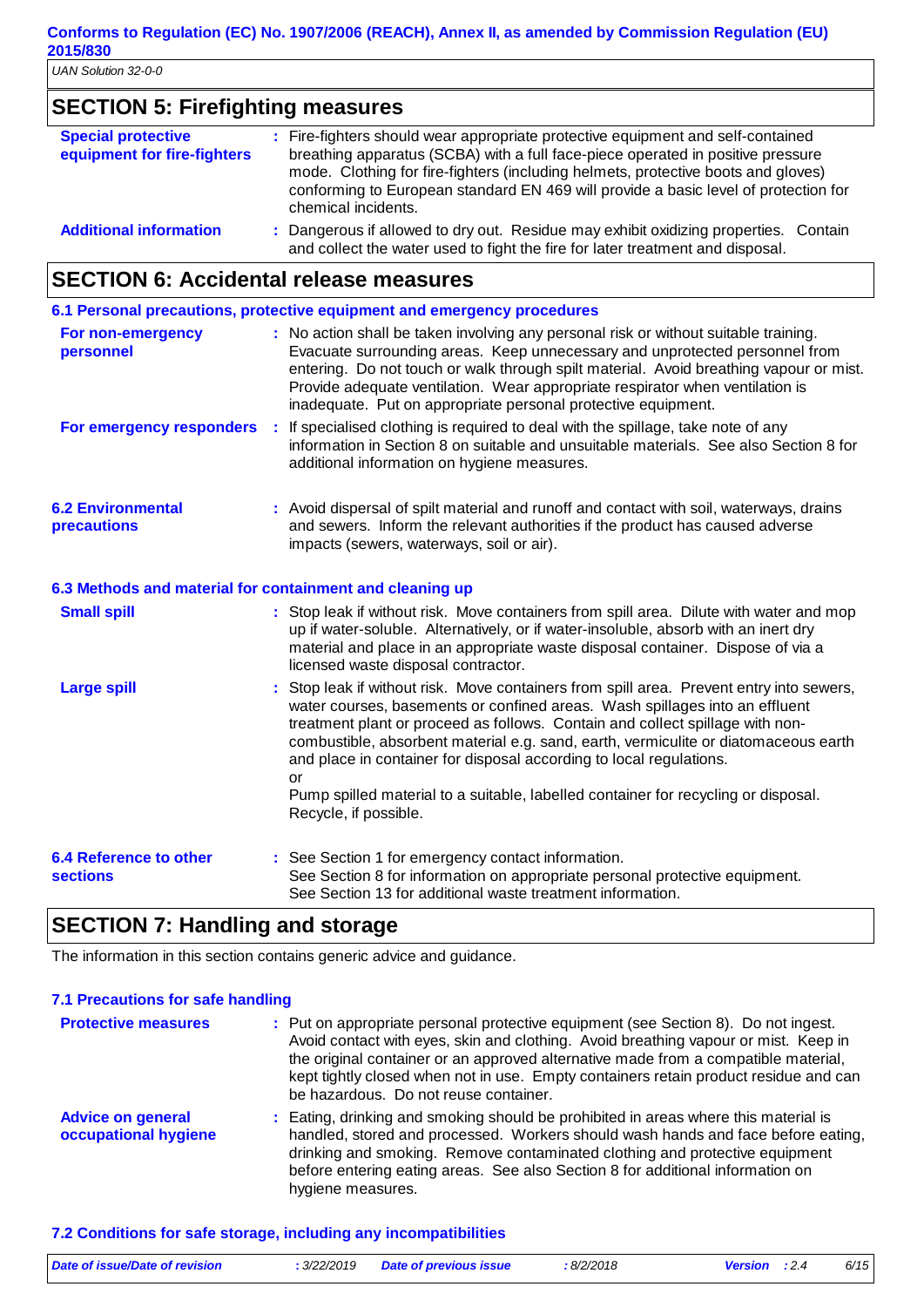*UAN Solution 32-0-0*

### **SECTION 7: Handling and storage**

May be corrosive to metals. Contact your sales representative or a metallurgical specialist to ensure compatability with your equipment. Store in accordance with local regulations. Store in original container protected from direct sunlight in a dry, cool and well-ventilated area, away from incompatible materials (see Section 10) and food and drink. Keep container tightly closed and sealed until ready for use. Containers that have been opened must be carefully resealed and kept upright to prevent leakage. Do not store in unlabelled containers. Use appropriate containment to avoid environmental contamination.

#### **7.3 Specific end use(s)**

- **Recommendations :**
- Fertiliser. Fertiliser Blend Component

**Industrial sector specific : solutions**

: Not applicable. Non-hazardous product.

### **SECTION 8: Exposure controls/personal protection**

#### **8.1 Control parameters**

#### **Occupational exposure limits**

No exposure limit value known.

# **Recommended monitoring**

**procedures**

**:** If this product contains ingredients with exposure limits, personal, workplace atmosphere or biological monitoring may be required to determine the effectiveness of the ventilation or other control measures and/or the necessity to use respiratory protective equipment. Reference should be made to European Standard EN 689 for methods for the assessment of exposure by inhalation to chemical agents and national guidance documents for methods for the determination of hazardous substances.

#### **DNELs/DMELs**

| <b>Product/ingredient name</b> | <b>Type</b> | <b>Exposure</b>          | <b>Value</b>          | <b>Population</b>               | <b>Effects</b> |
|--------------------------------|-------------|--------------------------|-----------------------|---------------------------------|----------------|
| Ammonium nitrate               | <b>DNEL</b> | Long term Dermal         | $5,1$ mg/kg<br>bw/day | Workers                         | Systemic       |
|                                | <b>DNEL</b> | Long term<br>Inhalation  | $36 \text{ mg/m}^3$   | Workers                         | Systemic       |
| Urea                           | <b>DNEL</b> | Short term<br>Inhalation | 292 mg/m <sup>3</sup> | Workers                         | Systemic       |
|                                | <b>DNEL</b> | Short term<br>Inhalation |                       | 125 mg/m <sup>3</sup> Consumers | Systemic       |

**DNEL/DMEL Summary :** Very low toxicity to humans or animals.

#### **PNECs**

| <b>Product/ingredient name</b> | <b>Compartment Detail</b> | Value               | <b>Method Detail</b>      |
|--------------------------------|---------------------------|---------------------|---------------------------|
| I Ammonium nitrate             | Fresh water               | $0,45 \text{ mg/l}$ | <b>Assessment Factors</b> |
| Urea                           | Fresh water               | $0,47 \text{ mg/l}$ | <b>Assessment Factors</b> |

**PNEC Summary :** Very low acute toxicity to fish.

**Appropriate engineering controls 8.2 Exposure controls Hygiene measures : Individual protection measures**

Wash hands, forearms and face thoroughly after handling chemical products, before eating, smoking and using the lavatory and at the end of the working period. Appropriate techniques should be used to remove potentially contaminated clothing. Wash contaminated clothing before reusing. Ensure that eyewash stations and safety showers are close to the workstation location.

**:** No special ventilation requirements. Good general ventilation should be sufficient to

ingredients with exposure limits, use process enclosures, local exhaust ventilation or other engineering controls to keep worker exposure below any recommended or

control worker exposure to airborne contaminants. If this product contains

statutory limits.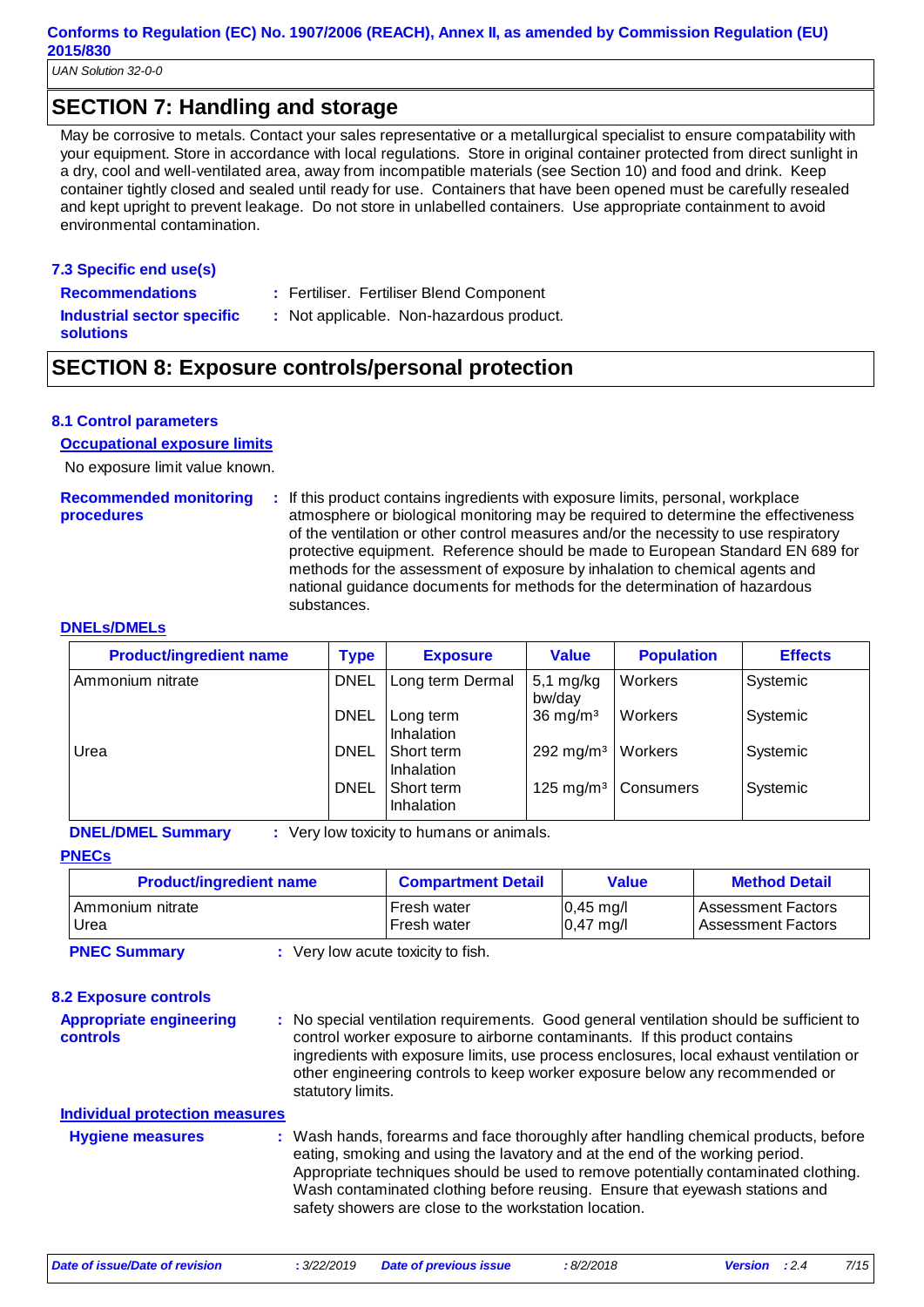### **SECTION 8: Exposure controls/personal protection**

| <b>Eye/face protection</b>                | : Safety eyewear complying with an approved standard should be used when a risk<br>assessment indicates this is necessary to avoid exposure to liquid splashes, mists or<br>dusts. Recommended: chemical splash goggles.                                                                                                        |
|-------------------------------------------|---------------------------------------------------------------------------------------------------------------------------------------------------------------------------------------------------------------------------------------------------------------------------------------------------------------------------------|
| <b>Skin protection</b>                    |                                                                                                                                                                                                                                                                                                                                 |
| <b>Hand protection</b>                    | : Chemical-resistant, impervious gloves complying with an approved standard should<br>be worn at all times when handling chemical products if a risk assessment indicates<br>this is necessary.                                                                                                                                 |
| <b>Body protection</b>                    | : Personal protective equipment for the body should be selected based on the task<br>being performed and the risks involved and should be approved by a specialist<br>before handling this product.                                                                                                                             |
| <b>Other skin protection</b>              | : Appropriate footwear and any additional skin protection measures should be<br>selected based on the task being performed and the risks involved and should be<br>approved by a specialist before handling this product.                                                                                                       |
| <b>Respiratory protection</b>             | : Use a properly fitted, air-purifying or air-fed respirator complying with an approved<br>standard if a risk assessment indicates this is necessary. Respirator selection must<br>be based on known or anticipated exposure levels, the hazards of the product and<br>the safe working limits of the selected respirator.      |
| <b>Environmental exposure</b><br>controls | : Emissions from ventilation or work process equipment should be checked to ensure<br>they comply with the requirements of environmental protection legislation. In some<br>cases, fume scrubbers, filters or engineering modifications to the process equipment<br>will be necessary to reduce emissions to acceptable levels. |

### **SECTION 9: Physical and chemical properties**

#### 121°C **: Physical state Melting point/freezing point Initial boiling point and boiling range Vapour pressure Relative density Vapour density Solubility(ies)** Liquid. [Clear to slightly hazy liquid.] **:** 0°C **:** Not available. **:** Not available. **:** : Not available. Easily soluble in the following materials: cold water and hot water. **: Odour Constanting Constanting Constanting Constanting Constanting Constanting Constanting Constanting Constanting Constanting Constanting Constanting Constanting Constanting Constanting Constanting Constanting Constanti pH Colour** : Not available. **Evaporation rate Auto-ignition temperature Flash point** : Not applicable. [Product does not sustain combustion.] Not available. **: :** If mixed with chlorine or hypochlorites, it may form nitrogen trichloride which may explode spontaneously in air. **Partition coefficient: n-octanol/ :** Not available. 6 **: Viscosity Constitution Constitution Constitution Constitution Constitution Constitution Constitution Constitution Constitution Constitution Constitution Constitution Constitution Constitution Constitution Constitution C Odour threshold water Upper/lower flammability or explosive limits Explosive properties :** Not available. : Not available. **: Oxidising properties :** Dangerous if allowed to dry out. Residue may exhibit oxidizing properties. **9.1 Information on basic physical and chemical properties Appearance Decomposition temperature :** Not available. **Flammability (solid, gas) :** Non-combustible. Decomposes on heating. Evolves toxic fumes when heated to decomposition.

### **9.2 Other information**

*Date of issue/Date of revision* **:** *3/22/2019 Date of previous issue : 8/2/2018 Version : 2.4 8/15*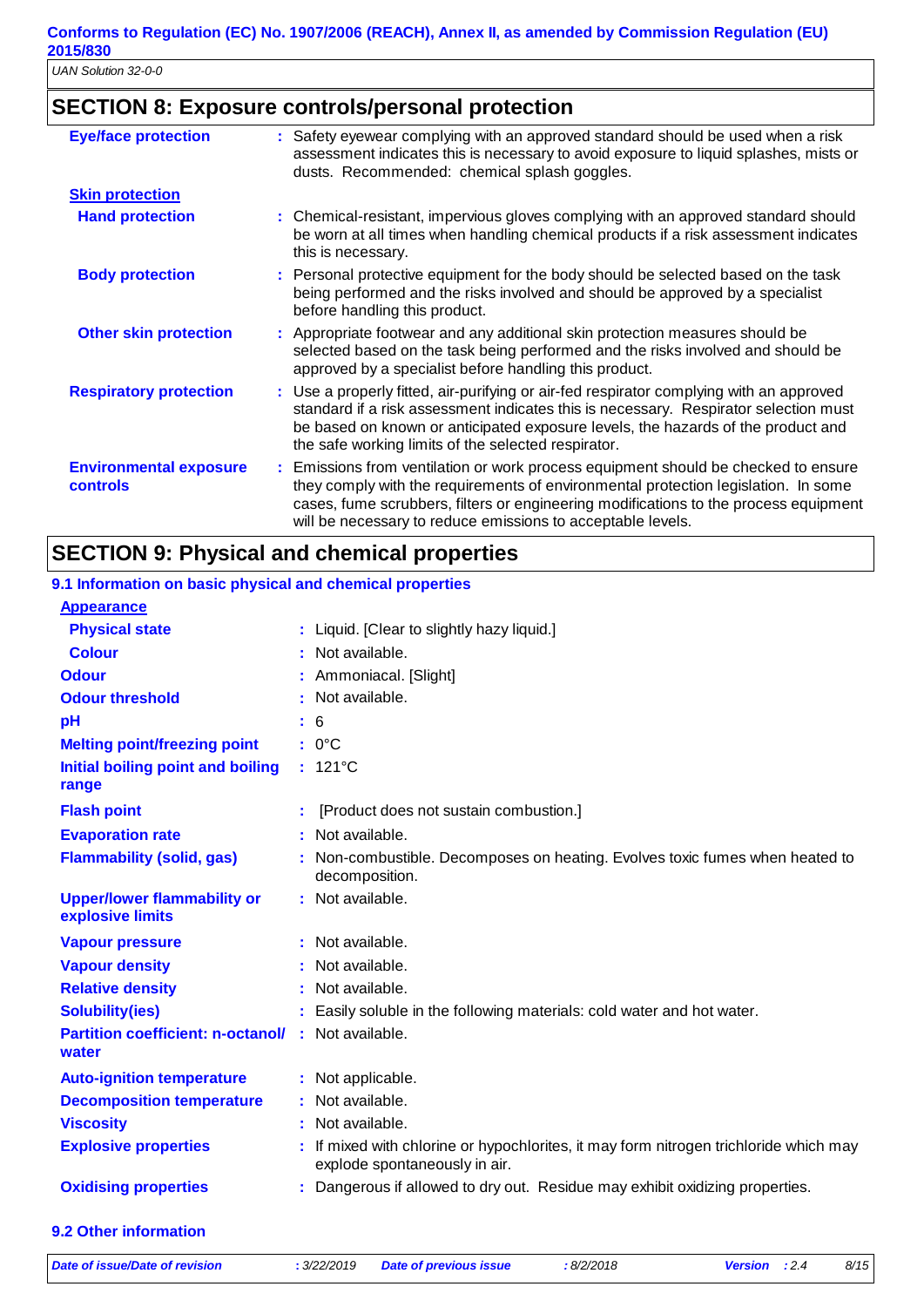*UAN Solution 32-0-0*

### **SECTION 9: Physical and chemical properties**

- **Solubility in water :** Soluble in water in any proportion.
- No additional information.
- 

### **SECTION 10: Stability and reactivity**

| <b>10.1 Reactivity</b>                            | : No specific test data related to reactivity available for this product or its ingredients.                                                                                                                                                                                                                                                                       |
|---------------------------------------------------|--------------------------------------------------------------------------------------------------------------------------------------------------------------------------------------------------------------------------------------------------------------------------------------------------------------------------------------------------------------------|
| <b>10.2 Chemical stability</b>                    | : The product is stable.                                                                                                                                                                                                                                                                                                                                           |
| <b>10.3 Possibility of</b><br>hazardous reactions | : Under normal conditions of storage and use, hazardous reactions will not occur. May<br>be corrosive to metals. Contact your sales representative or a metallurgical specialist<br>to ensure compatability with your equipment.                                                                                                                                   |
| <b>10.4 Conditions to avoid</b>                   | : No specific data.                                                                                                                                                                                                                                                                                                                                                |
| 10.5 Incompatible materials                       | : Reactive or incompatible with the following materials:<br>strong acids<br>strong alkalis<br>chlorine-based bleaching agents<br>Incompatible with copper alloys, copper, and zinc.<br>May be incompatible with some materials of construction. Contact your sales<br>representative or a metallurgical specialist to ensure compatability with your<br>equipment. |
| <b>10.6 Hazardous</b><br>decomposition products   | : Under normal conditions of storage and use, hazardous decomposition products<br>should not be produced.                                                                                                                                                                                                                                                          |

### **SECTION 11: Toxicological information**

### **11.1 Information on toxicological effects**

#### **Acute toxicity**

| <b>Product/ingredient name</b> | <b>Result</b>                                                                                            | <b>Species</b>        | <b>Dose</b> | <b>Exposure</b> |
|--------------------------------|----------------------------------------------------------------------------------------------------------|-----------------------|-------------|-----------------|
| Ammonium nitrate               | LD50 Dermal                                                                                              | Rat - Male,<br>Female | >5000 mg/kg |                 |
|                                | LD50 Oral                                                                                                | Rat - Male,<br>Female | 2950 mg/kg  |                 |
| <b>Conclusion/Summary</b>      | : Very low toxicity to humans or animals. Effects are not sufficient for classification as<br>hazardous. |                       |             |                 |

### **Acute toxicity estimates**

Not available.

#### **Irritation/Corrosion**

| <b>Product/ingredient name</b> | <b>Result</b>                                                 |       | <b>Species</b><br><b>Score</b> |        | <b>Exposure</b> | <b>Observation</b> |  |
|--------------------------------|---------------------------------------------------------------|-------|--------------------------------|--------|-----------------|--------------------|--|
| Ammonium nitrate               | <b>Skin</b><br>Eyes - Oedema of the<br>conjunctivae           |       | Rabbit<br>Rabbit               | 0<br>3 |                 | 72 hours<br>3 days |  |
| <b>Conclusion/Summary</b>      |                                                               |       |                                |        |                 |                    |  |
| <b>Skin</b>                    | : Non-irritating to the skin.                                 |       |                                |        |                 |                    |  |
| <b>Eyes</b>                    | : Effects are not sufficient for classification as hazardous. |       |                                |        |                 |                    |  |
| <b>Respiratory</b>             | : No known significant effects or critical hazards.           |       |                                |        |                 |                    |  |
| <b>Sensitisation</b>           |                                                               |       |                                |        |                 |                    |  |
| <b>Product/ingredient name</b> | <b>Route of</b><br>exposure                                   |       | <b>Species</b>                 |        | <b>Result</b>   |                    |  |
| Ammonium nitrate               | <b>Skin</b>                                                   | Mouse |                                |        | Not sensitizing |                    |  |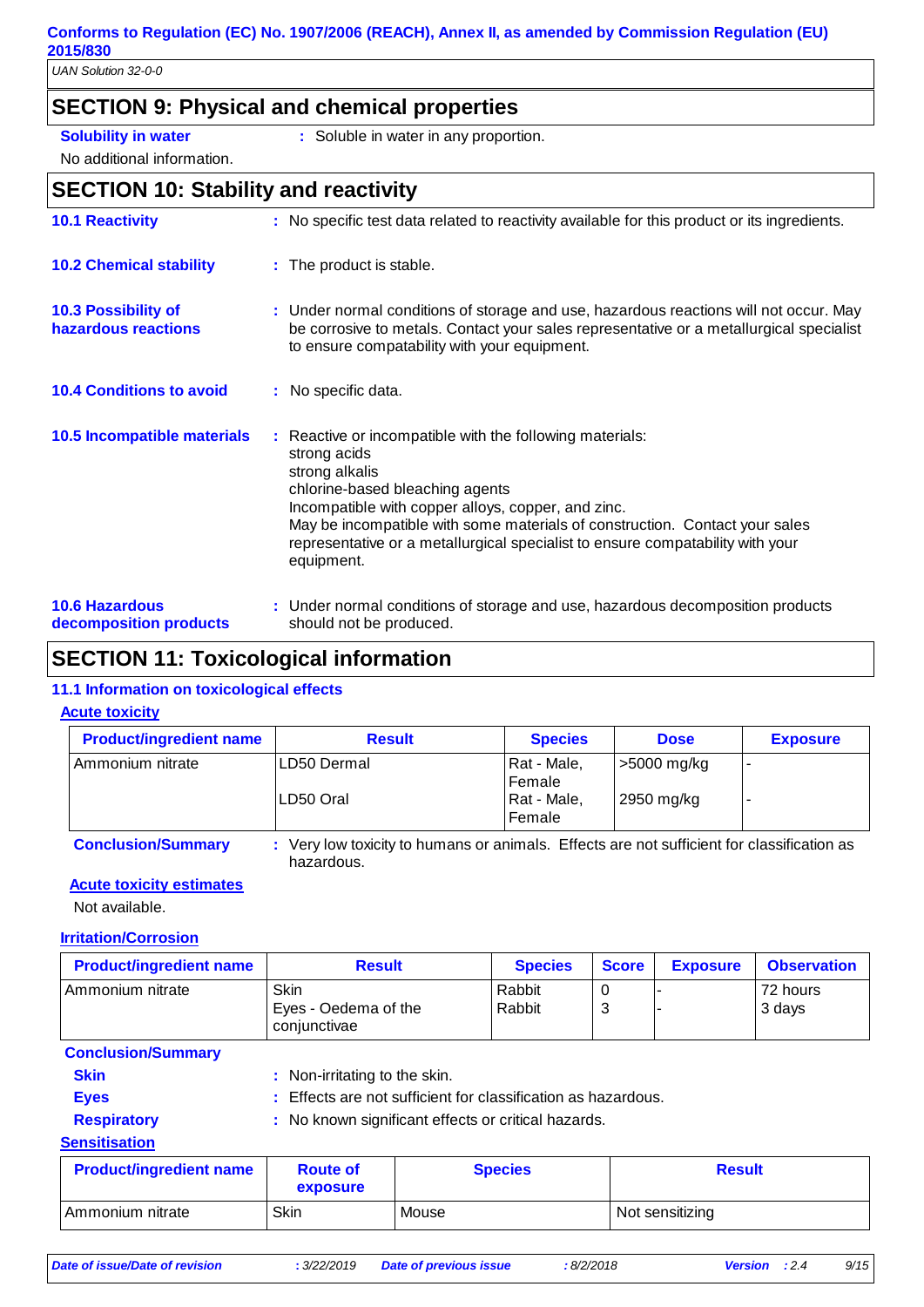*UAN Solution 32-0-0*

# **SECTION 11: Toxicological information**

| <b>Conclusion/Summary</b><br><b>Skin</b>                  |                                                                                                                                                                                                                                                                                                                                                                                                                                                                                                                                                                                                         |                                                                                                                     |          |                               |                   |                    |                |                 |                 |
|-----------------------------------------------------------|---------------------------------------------------------------------------------------------------------------------------------------------------------------------------------------------------------------------------------------------------------------------------------------------------------------------------------------------------------------------------------------------------------------------------------------------------------------------------------------------------------------------------------------------------------------------------------------------------------|---------------------------------------------------------------------------------------------------------------------|----------|-------------------------------|-------------------|--------------------|----------------|-----------------|-----------------|
|                                                           | : Non-sensitiser.<br>: No known significant effects or critical hazards.                                                                                                                                                                                                                                                                                                                                                                                                                                                                                                                                |                                                                                                                     |          |                               |                   |                    |                |                 |                 |
| <b>Respiratory</b><br><b>Mutagenicity</b>                 |                                                                                                                                                                                                                                                                                                                                                                                                                                                                                                                                                                                                         |                                                                                                                     |          |                               |                   |                    |                |                 |                 |
| <b>Product/ingredient name</b>                            |                                                                                                                                                                                                                                                                                                                                                                                                                                                                                                                                                                                                         | <b>Test</b>                                                                                                         |          |                               | <b>Experiment</b> |                    | <b>Result</b>  |                 |                 |
| Ammonium nitrate                                          |                                                                                                                                                                                                                                                                                                                                                                                                                                                                                                                                                                                                         |                                                                                                                     |          | Experiment: In vitro          |                   |                    | Negative       |                 |                 |
|                                                           |                                                                                                                                                                                                                                                                                                                                                                                                                                                                                                                                                                                                         | OECD 471 Bacterial<br><b>Reverse Mutation Test</b>                                                                  |          | Subject: Bacteria             |                   |                    |                |                 |                 |
|                                                           |                                                                                                                                                                                                                                                                                                                                                                                                                                                                                                                                                                                                         | OECD 476 In vitro<br>Experiment: In vitro                                                                           |          |                               |                   |                    | Negative       |                 |                 |
|                                                           | <b>Mutation Test</b>                                                                                                                                                                                                                                                                                                                                                                                                                                                                                                                                                                                    | Mammalian Cell Gene                                                                                                 |          | Subject: Mammalian-Animal     |                   |                    |                |                 |                 |
| <b>Conclusion/Summary</b>                                 |                                                                                                                                                                                                                                                                                                                                                                                                                                                                                                                                                                                                         | : No mutagenic effect.                                                                                              |          |                               |                   |                    |                |                 |                 |
| <b>Carcinogenicity</b>                                    |                                                                                                                                                                                                                                                                                                                                                                                                                                                                                                                                                                                                         |                                                                                                                     |          |                               |                   |                    |                |                 |                 |
| <b>Conclusion/Summary</b>                                 |                                                                                                                                                                                                                                                                                                                                                                                                                                                                                                                                                                                                         | : Potential for nitrosamine formation if ingested. Do not ingest.                                                   |          |                               |                   |                    |                |                 |                 |
| <b>Reproductive toxicity</b>                              |                                                                                                                                                                                                                                                                                                                                                                                                                                                                                                                                                                                                         |                                                                                                                     |          |                               |                   |                    |                |                 |                 |
| <b>Product/ingredient name</b>                            | <b>Maternal</b><br>toxicity                                                                                                                                                                                                                                                                                                                                                                                                                                                                                                                                                                             | <b>Fertility</b>                                                                                                    |          | <b>Developmental</b><br>toxin |                   | <b>Species</b>     |                | <b>Dose</b>     | <b>Exposure</b> |
| Ammonium nitrate                                          | Negative                                                                                                                                                                                                                                                                                                                                                                                                                                                                                                                                                                                                | Negative                                                                                                            | Negative |                               |                   | Rat - Male, Female | Oral:          |                 |                 |
|                                                           |                                                                                                                                                                                                                                                                                                                                                                                                                                                                                                                                                                                                         |                                                                                                                     |          |                               |                   |                    | 1500 mg/<br>kg |                 |                 |
| <b>Conclusion/Summary</b>                                 |                                                                                                                                                                                                                                                                                                                                                                                                                                                                                                                                                                                                         | : No known significant effects or critical hazards.                                                                 |          |                               |                   |                    |                |                 |                 |
| <b>Teratogenicity</b>                                     |                                                                                                                                                                                                                                                                                                                                                                                                                                                                                                                                                                                                         |                                                                                                                     |          |                               |                   |                    |                |                 |                 |
| <b>Product/ingredient name</b>                            |                                                                                                                                                                                                                                                                                                                                                                                                                                                                                                                                                                                                         | <b>Result</b>                                                                                                       |          | <b>Species</b>                |                   | <b>Dose</b>        |                | <b>Exposure</b> |                 |
| Ammonium nitrate                                          | Negative - Oral                                                                                                                                                                                                                                                                                                                                                                                                                                                                                                                                                                                         |                                                                                                                     |          | Rat - Female                  |                   | 1500 mg/kg         |                | $\blacksquare$  |                 |
| <b>Conclusion/Summary</b>                                 |                                                                                                                                                                                                                                                                                                                                                                                                                                                                                                                                                                                                         | : No known significant effects or critical hazards.                                                                 |          |                               |                   |                    |                |                 |                 |
| <b>Specific target organ toxicity (single exposure)</b>   |                                                                                                                                                                                                                                                                                                                                                                                                                                                                                                                                                                                                         |                                                                                                                     |          |                               |                   |                    |                |                 |                 |
| Not available.                                            |                                                                                                                                                                                                                                                                                                                                                                                                                                                                                                                                                                                                         |                                                                                                                     |          |                               |                   |                    |                |                 |                 |
| <b>Specific target organ toxicity (repeated exposure)</b> |                                                                                                                                                                                                                                                                                                                                                                                                                                                                                                                                                                                                         |                                                                                                                     |          |                               |                   |                    |                |                 |                 |
| Not available.                                            |                                                                                                                                                                                                                                                                                                                                                                                                                                                                                                                                                                                                         |                                                                                                                     |          |                               |                   |                    |                |                 |                 |
| <b>Aspiration hazard</b>                                  |                                                                                                                                                                                                                                                                                                                                                                                                                                                                                                                                                                                                         |                                                                                                                     |          |                               |                   |                    |                |                 |                 |
| Not available.                                            |                                                                                                                                                                                                                                                                                                                                                                                                                                                                                                                                                                                                         |                                                                                                                     |          |                               |                   |                    |                |                 |                 |
| <b>Information on likely routes</b>                       | : Skin contact                                                                                                                                                                                                                                                                                                                                                                                                                                                                                                                                                                                          |                                                                                                                     |          |                               |                   |                    |                |                 |                 |
| of exposure                                               |                                                                                                                                                                                                                                                                                                                                                                                                                                                                                                                                                                                                         | Inhalation (mists)                                                                                                  |          |                               |                   |                    |                |                 |                 |
| <b>Potential acute health effects</b>                     |                                                                                                                                                                                                                                                                                                                                                                                                                                                                                                                                                                                                         |                                                                                                                     |          |                               |                   |                    |                |                 |                 |
| <b>Eye contact</b>                                        |                                                                                                                                                                                                                                                                                                                                                                                                                                                                                                                                                                                                         | : No known significant effects or critical hazards.                                                                 |          |                               |                   |                    |                |                 |                 |
| <b>Inhalation</b>                                         |                                                                                                                                                                                                                                                                                                                                                                                                                                                                                                                                                                                                         | Exposure to decomposition products may cause a health hazard. Serious effects<br>may be delayed following exposure. |          |                               |                   |                    |                |                 |                 |
| <b>Skin contact</b>                                       |                                                                                                                                                                                                                                                                                                                                                                                                                                                                                                                                                                                                         | : No known significant effects or critical hazards.                                                                 |          |                               |                   |                    |                |                 |                 |
| <b>Ingestion</b>                                          | May be rritating to the digestive tract. May cause nausea, vomiting, diarrhea, and<br>abdominal pain. May cause methemoglobinemia (a condition that interferes with the<br>oxygen-carrying capacity of the blood) if ingested in large quantities or over a<br>prolonged period of time. Persons with methemoglobinemia may have blue tinge<br>color to lips, nails, and skin. Also they may have shortness of breath or trouble<br>breathing. Persons more susceptible to methemoglobinemia include: very young<br>(less than 3 months), the elderly, those with chronic obstructive pulmonary disease |                                                                                                                     |          |                               |                   |                    |                |                 |                 |

|             | Symptoms related to the physical, chemical and toxicological characteristics |
|-------------|------------------------------------------------------------------------------|
| Eye contact | : No known effect after eye contact. Rinse with water for a few minutes.     |

a genetic deficiency of G-6-PD.

| Date of issue/Date of revision | : 3/22/2019 Date of previous issue | :8/2/2018 | <b>Version</b> : 2.4 | 10/15 |
|--------------------------------|------------------------------------|-----------|----------------------|-------|

(COPD), anemia, coronary artery disease, recent surgery or infection, and those with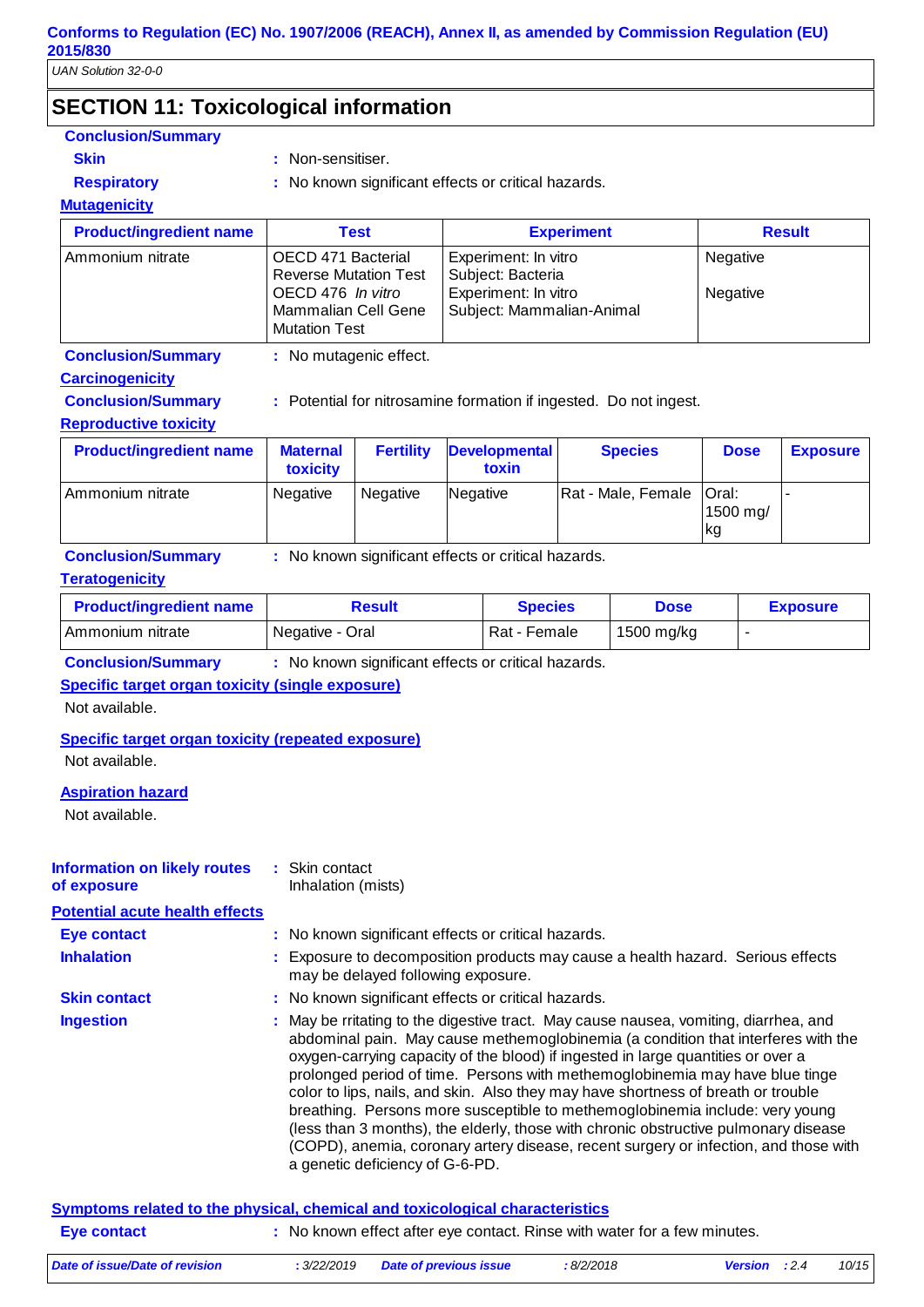# **SECTION 11: Toxicological information**

| <b>Inhalation</b>   | : No specific data.                                                                             |
|---------------------|-------------------------------------------------------------------------------------------------|
| <b>Skin contact</b> | : No specific data.                                                                             |
| <b>Ingestion</b>    | May cause irritation of the digestive tract with accompanying nausea, vomiting and<br>diarrhea. |

| Delayed and immediate effects as well as chronic effects from short and long-term exposure |
|--------------------------------------------------------------------------------------------|
|                                                                                            |
| $\therefore$ See above.                                                                    |
| <b>Potential delayed effects : See above.</b>                                              |
|                                                                                            |
| $\therefore$ See above.                                                                    |
| <b>Potential delayed effects : Not available. See below.</b>                               |
| <b>Potential chronic health effects</b>                                                    |
|                                                                                            |

| <b>Product/ingredient name</b> | <b>Result</b>        | <b>Species</b>        | <b>Dose</b> | <b>Exposure</b> |
|--------------------------------|----------------------|-----------------------|-------------|-----------------|
| I Ammonium nitrate             | l Chronic NOAEL Oral | Rat - Male.<br>Female | $256$ mg/kg |                 |

| <b>Conclusion/Summary</b>    | : Repeated or prolonged overexposure may result in chronic health effects. Repeated<br>or prolonged overexposure by ingestion can reduce the oxygen carrying capacity of<br>the blood, producing anoxia in infants or individuals with preexisting bowel or blood<br>diseases. Ensure that nitrate containing fertilizers are not applied near wells where<br>contamination may occur. Consult your agronomist regarding the advisability and<br>precautions for use of nitrate fertilizers on fruit or vegetable crops. |
|------------------------------|--------------------------------------------------------------------------------------------------------------------------------------------------------------------------------------------------------------------------------------------------------------------------------------------------------------------------------------------------------------------------------------------------------------------------------------------------------------------------------------------------------------------------|
| <b>General</b>               | : No known significant effects or critical hazards.                                                                                                                                                                                                                                                                                                                                                                                                                                                                      |
| <b>Carcinogenicity</b>       | : Potential for nitrosamine formation if ingested. Do not ingest.                                                                                                                                                                                                                                                                                                                                                                                                                                                        |
| <b>Mutagenicity</b>          | : No known significant effects or critical hazards.                                                                                                                                                                                                                                                                                                                                                                                                                                                                      |
| <b>Teratogenicity</b>        | : No known significant effects or critical hazards.                                                                                                                                                                                                                                                                                                                                                                                                                                                                      |
| <b>Developmental effects</b> | : No known significant effects or critical hazards.                                                                                                                                                                                                                                                                                                                                                                                                                                                                      |
| <b>Fertility effects</b>     | : No known significant effects or critical hazards.                                                                                                                                                                                                                                                                                                                                                                                                                                                                      |

#### **Other information :** : Not available.

### **SECTION 12: Ecological information**

### **12.1 Toxicity**

| <b>Product/ingredient name</b> | <b>Result</b>                                                                                           | <b>Species</b>           | <b>Exposure</b>                 |
|--------------------------------|---------------------------------------------------------------------------------------------------------|--------------------------|---------------------------------|
| Ammonium nitrate               | NOEC >1700 mg/l Marine water<br>Acute EC50 490 mg/l Fresh water<br>Acute LC50 447 mg/l Fresh water      | Algae<br>Daphnia<br>Fish | 10 days<br>48 hours<br>48 hours |
| <b>Conclusion/Summary</b>      | : Very low acute toxicity to fish. Based on available data, the classification criteria are<br>not met. |                          |                                 |

#### **12.2 Persistence and degradability**

| <b>Product/ingredient name</b> | <b>⊺Test</b>         | Result | <b>Dose</b> | <b>Inoculum</b> |
|--------------------------------|----------------------|--------|-------------|-----------------|
| I Ammonium nitrate             |                      |        |             |                 |
|                                | $\sim$ $\sim$<br>___ | .<br>. |             |                 |

| <b>Conclusion/Summary</b> | : According to EC criteria: Readily biodegradable |  |
|---------------------------|---------------------------------------------------|--|
|---------------------------|---------------------------------------------------|--|

### **12.3 Bioaccumulative potential**

Not available.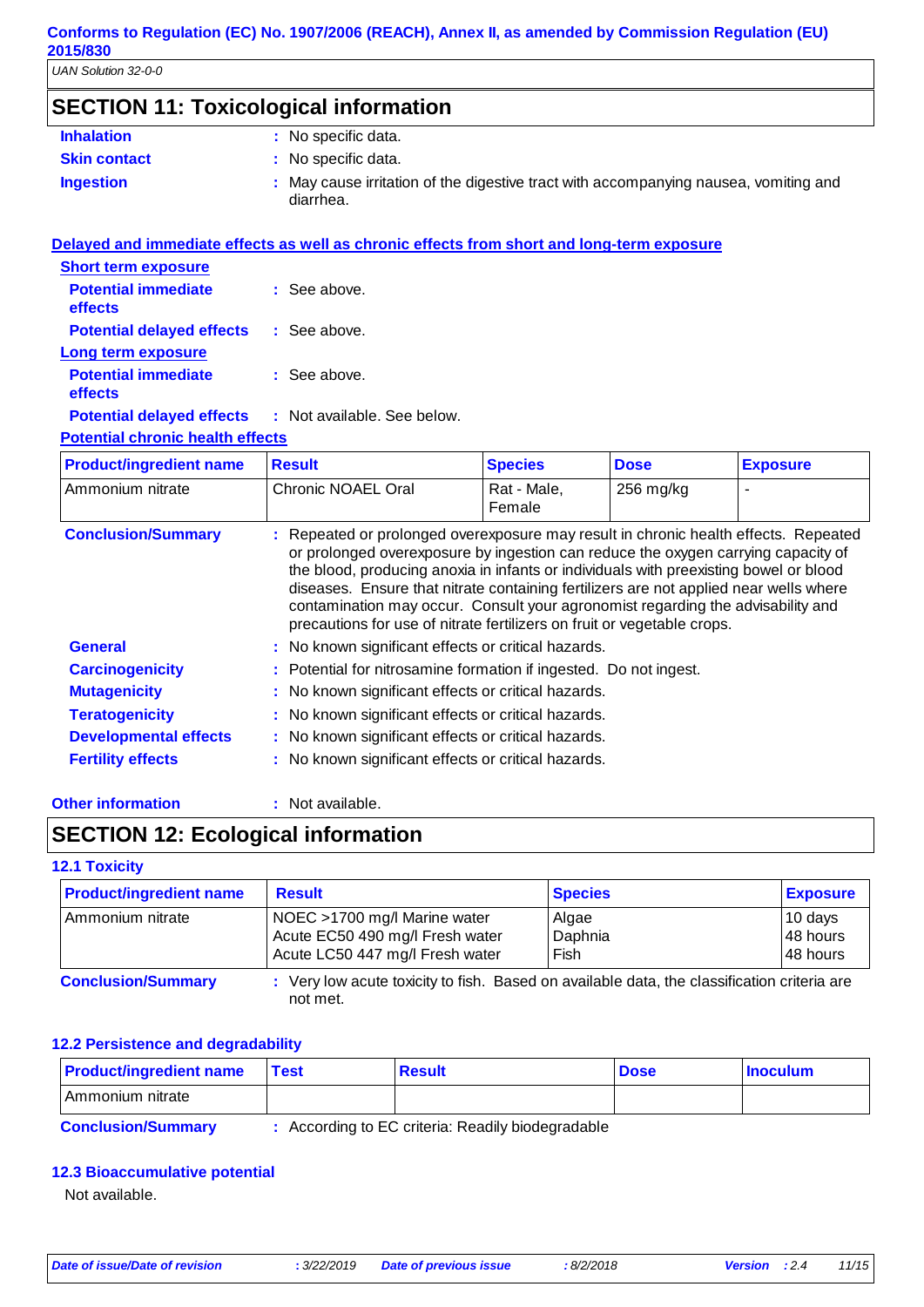| 12.4 Mobility in soil                                   |                  |
|---------------------------------------------------------|------------------|
| <b>Soil/water partition</b><br><b>coefficient (Koc)</b> | : Not available. |
| <b>Mobility</b>                                         | : Not available. |
| 12.5 Results of PBT and vPvB assessment                 |                  |
| <b>PBT</b>                                              | : No.            |
| <b>vPvB</b>                                             | : No.            |

**12.6 Other adverse effects** : No known significant effects or critical hazards.

### **SECTION 13: Disposal considerations**

The information in this section contains generic advice and guidance.

### **13.1 Waste treatment methods**

### **Product**

| <b>Methods of disposal</b> | : The generation of waste should be avoided or minimised wherever possible.<br>Significant quantities of waste product residues should not be disposed of via the foul<br>sewer but processed in a suitable effluent treatment plant. Dispose of surplus and<br>non-recyclable products via a licensed waste disposal contractor. Disposal of this<br>product, solutions and any by-products should at all times comply with the<br>requirements of environmental protection and waste disposal legislation and any<br>regional local authority requirements. |
|----------------------------|---------------------------------------------------------------------------------------------------------------------------------------------------------------------------------------------------------------------------------------------------------------------------------------------------------------------------------------------------------------------------------------------------------------------------------------------------------------------------------------------------------------------------------------------------------------|
|----------------------------|---------------------------------------------------------------------------------------------------------------------------------------------------------------------------------------------------------------------------------------------------------------------------------------------------------------------------------------------------------------------------------------------------------------------------------------------------------------------------------------------------------------------------------------------------------------|

| <b>Hazardous waste</b> |  | . The classification of the product may meet the criteria for a hazardous waste. |
|------------------------|--|----------------------------------------------------------------------------------|
|                        |  |                                                                                  |

### **European waste catalogue (EWC)**

| <b>Waste code</b>          | <b>Waste designation</b>                                                                                                                                                                                                                                                                                                                     |  |  |
|----------------------------|----------------------------------------------------------------------------------------------------------------------------------------------------------------------------------------------------------------------------------------------------------------------------------------------------------------------------------------------|--|--|
| 06 10 99                   | wastes from the MFSU of nitrogen chemicals, nitrogen chemical processes and fertiliser<br>manufacture<br>wastes not otherwise specified                                                                                                                                                                                                      |  |  |
| <b>Packaging</b>           |                                                                                                                                                                                                                                                                                                                                              |  |  |
| <b>Methods of disposal</b> | : The generation of waste should be avoided or minimised wherever possible. Waste<br>packaging should be recycled. Incineration or landfill should only be considered<br>when recycling is not feasible.                                                                                                                                     |  |  |
| <b>Special precautions</b> | : This material and its container must be disposed of in a safe way. Care should be<br>taken when handling emptied containers that have not been cleaned or rinsed out.<br>Empty containers or liners may retain some product residues. Avoid dispersal of spilt<br>material and runoff and contact with soil, waterways, drains and sewers. |  |  |

# **SECTION 14: Transport information**

| <b>ADR/RID</b>           | <b>ADN</b>               | <b>IMDG</b>    | <b>ICAO</b>    |
|--------------------------|--------------------------|----------------|----------------|
| Not regulated.           | Not regulated.           | Not regulated. | Not regulated. |
| $\blacksquare$           |                          |                |                |
| $\overline{\phantom{a}}$ | $\overline{\phantom{0}}$ |                |                |
| 14.4 Packing group  -    | ٠                        |                |                |
| No.                      | No.                      | No.            | No.            |
|                          |                          |                |                |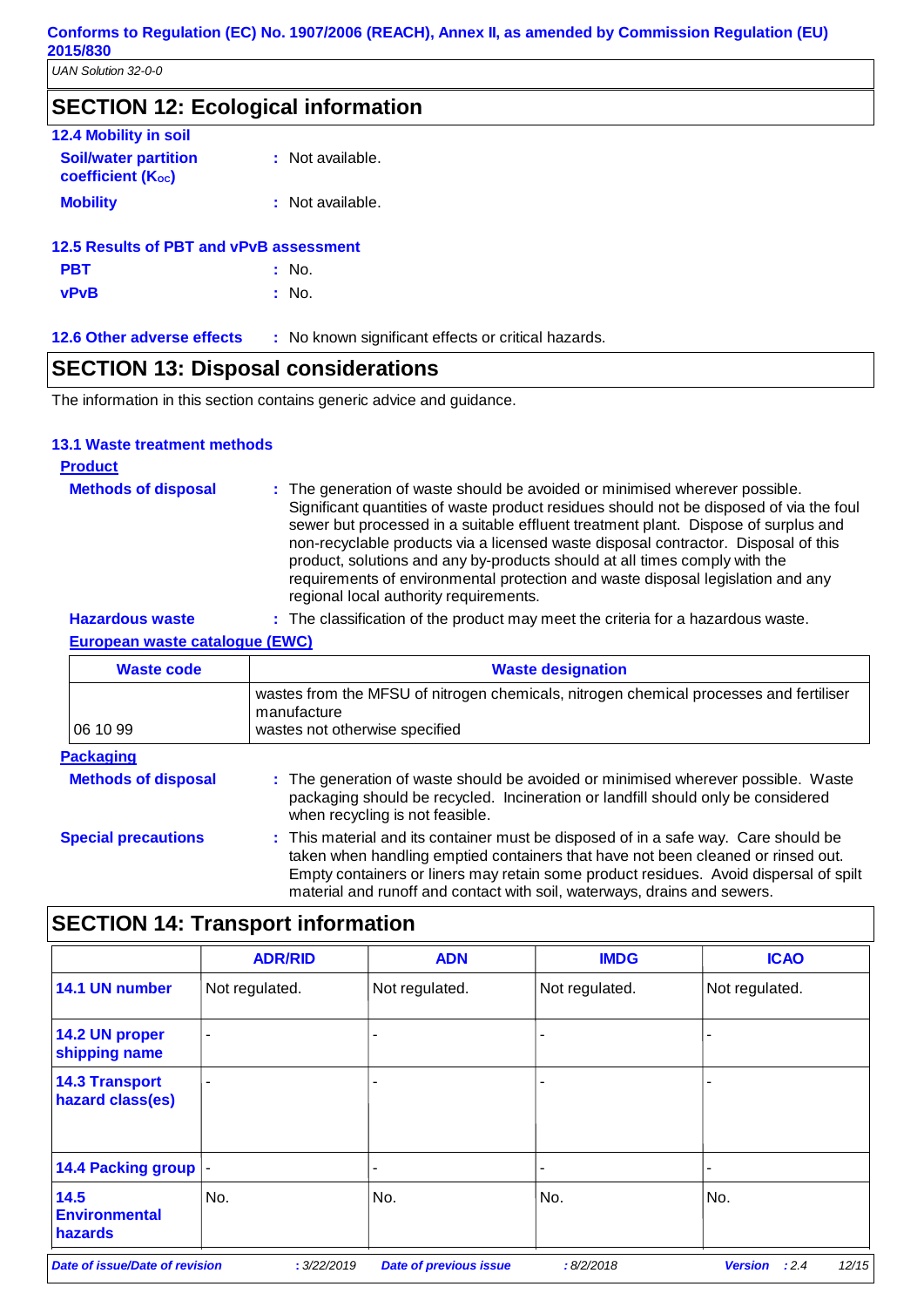| <b>SECTION 14: Transport information</b> |  |  |  |  |  |  |
|------------------------------------------|--|--|--|--|--|--|
| <b>Additional</b><br><b>Information</b>  |  |  |  |  |  |  |

| 14.6 Special precautions for | : Transport within user's premises: always transport in closed containers that are  |
|------------------------------|-------------------------------------------------------------------------------------|
| user                         | upright and secure. Ensure that persons transporting the product know what to do in |
|                              | the event of an accident or spillage.                                               |

| <b>14.7 Transport in bulk</b>  |
|--------------------------------|
| according to Annex II of       |
| <b>Marpol and the IBC Code</b> |

### **SECTION 15: Regulatory information**

**15.1 Safety, health and environmental regulations/legislation specific for the substance or mixture**

**EU Regulation (EC) No. 1907/2006 (REACH)**

**Annex XIV - List of substances subject to authorisation**

### **Annex XIV**

None of the components are listed.

**Substances of very high concern**

None of the components are listed.

| Date of issue/Date of revision                                                                                                                                  | : 3/22/2019 | <b>Date of previous issue</b>                                                        | :8/2/2018 | Version : 2.4 | 13/15 |
|-----------------------------------------------------------------------------------------------------------------------------------------------------------------|-------------|--------------------------------------------------------------------------------------|-----------|---------------|-------|
| <b>China</b>                                                                                                                                                    |             | : All components are listed or exempted.                                             |           |               |       |
| <b>Canada</b>                                                                                                                                                   |             | : All components are listed or exempted.                                             |           |               |       |
| <b>Australia</b>                                                                                                                                                |             | : All components are listed or exempted.                                             |           |               |       |
| <b>National inventory</b>                                                                                                                                       |             |                                                                                      |           |               |       |
| <b>International lists</b>                                                                                                                                      |             |                                                                                      |           |               |       |
| <b>UNECE Aarhus Protocol on POPs and Heavy Metals</b><br>Not listed.                                                                                            |             |                                                                                      |           |               |       |
| <b>Rotterdam Convention on Prior Informed Consent (PIC)</b><br>Not listed.                                                                                      |             |                                                                                      |           |               |       |
| <b>Stockholm Convention on Persistent Organic Pollutants</b><br>Not listed.                                                                                     |             |                                                                                      |           |               |       |
| <b>Montreal Protocol (Annexes A, B, C, E)</b><br>Not listed.                                                                                                    |             |                                                                                      |           |               |       |
| <b>International regulations</b><br><b>Chemical Weapon Convention List Schedules I, II &amp; III Chemicals</b><br>Not listed.                                   |             |                                                                                      |           |               |       |
| This product is not controlled under the Seveso III Directive.                                                                                                  |             |                                                                                      |           |               |       |
| <b>Seveso Directive</b>                                                                                                                                         |             |                                                                                      |           |               |       |
| <b>Prior Informed Consent (PIC) (649/2012/EU)</b><br>Not listed.                                                                                                |             |                                                                                      |           |               |       |
| Ozone depleting substances (1005/2009/EU)<br>Not listed.                                                                                                        |             |                                                                                      |           |               |       |
| <b>Other EU regulations</b><br><b>Europe inventory</b>                                                                                                          |             | : All components are listed or exempted.                                             |           |               |       |
| <b>Annex XVII - Restrictions</b><br>on the manufacture,<br>placing on the market and<br>use of certain dangerous<br>substances, mixtures and<br><b>articles</b> |             | : Not allowed on general public market.<br>Product is not intended for consumer use. |           |               |       |
|                                                                                                                                                                 |             |                                                                                      |           |               |       |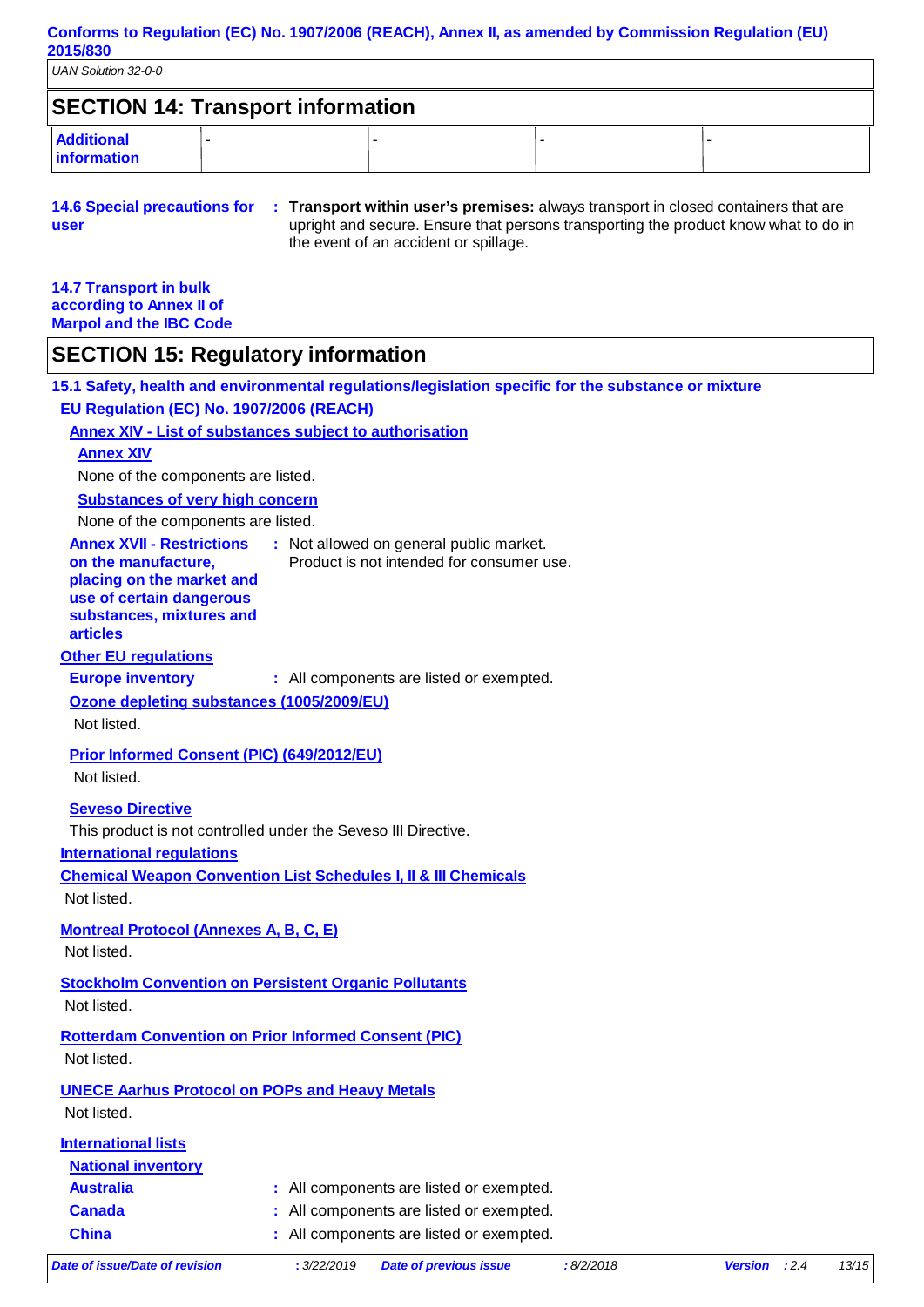# **SECTION 15: Regulatory information**

| <b>Japan</b>                | : Japan inventory (ENCS): All components are listed or exempted.<br>Japan inventory (ISHL): Not determined. |
|-----------------------------|-------------------------------------------------------------------------------------------------------------|
| <b>Malaysia</b>             | : Not determined.                                                                                           |
| <b>New Zealand</b>          | : All components are listed or exempted.                                                                    |
| <b>Philippines</b>          | : All components are listed or exempted.                                                                    |
| <b>Republic of Korea</b>    | : All components are listed or exempted.                                                                    |
| <b>Taiwan</b>               | : All components are listed or exempted.                                                                    |
| <b>Turkey</b>               | : Not determined.                                                                                           |
| <b>United States</b>        | : All components are listed or exempted.                                                                    |
| <b>15.2 Chemical safety</b> | : Complete.                                                                                                 |

**assessment**

### **SECTION 16: Other information**

 $\nabla$  Indicates information that has changed from previously issued version.

| <b>Abbreviations and acronyms : ATE = Acute Toxicity Estimate</b> |                                                                                                                               |                                                                                                                                               |  |  |  |
|-------------------------------------------------------------------|-------------------------------------------------------------------------------------------------------------------------------|-----------------------------------------------------------------------------------------------------------------------------------------------|--|--|--|
|                                                                   |                                                                                                                               | CLP = Classification, Labelling and Packaging Regulation [Regulation (EC) No.                                                                 |  |  |  |
|                                                                   | 1272/2008]                                                                                                                    |                                                                                                                                               |  |  |  |
|                                                                   | DMEL = Derived Minimal Effect Level                                                                                           |                                                                                                                                               |  |  |  |
|                                                                   | DNEL = Derived No Effect Level                                                                                                |                                                                                                                                               |  |  |  |
|                                                                   | EUH statement = CLP-specific Hazard statement                                                                                 |                                                                                                                                               |  |  |  |
|                                                                   | PBT = Persistent, Bioaccumulative and Toxic                                                                                   |                                                                                                                                               |  |  |  |
|                                                                   | <b>PNEC</b> = Predicted No Effect Concentration                                                                               |                                                                                                                                               |  |  |  |
|                                                                   | <b>RRN</b> = REACH Registration Number                                                                                        |                                                                                                                                               |  |  |  |
|                                                                   | vPvB = Very Persistent and Very Bioaccumulative                                                                               |                                                                                                                                               |  |  |  |
| <b>Key literature references</b><br>and sources for data          | and corrigenda.                                                                                                               | : REGULATION (EC) No 1907/2006 OF THE EUROPEAN PARLIAMENT AND OF<br>THE COUNCIL OF 18 DECEMBER 2006, with successive adaptations, amendments, |  |  |  |
|                                                                   | and corrigenda.                                                                                                               | REGULATION (EC) No 1272/2008 OF THE EUROPEAN PARLIAMENT AND OF<br>THE COUNCIL OF 16 DECEMBER 2008, with successive adaptations, amendments,   |  |  |  |
|                                                                   |                                                                                                                               | ECHA, European Chemicals Agency, Classification and Labelling Database                                                                        |  |  |  |
|                                                                   |                                                                                                                               | DIRECTIVE 2012/18/EU OF THE EUROPEAN PARLIAMENT AND OF THE                                                                                    |  |  |  |
|                                                                   | dangerous substances                                                                                                          | COUNCIL OF 4 JULY 2012 on the control of major-accident hazards involving                                                                     |  |  |  |
|                                                                   | Road (ADR), latest revision.                                                                                                  | European Agreement concerning the International Carriage of Dangerous Goods by                                                                |  |  |  |
|                                                                   | Directive 2008/68/EC of the European Parliament and of the Council of 24                                                      |                                                                                                                                               |  |  |  |
|                                                                   | amendments.                                                                                                                   | September 2008 on the inland transport of dangerous goods, with successive                                                                    |  |  |  |
|                                                                   |                                                                                                                               | REGULATION (EC) No 2003/2003 OF THE EUROPEAN PARLIAMENT AND OF<br>THE COUNCIL OF 13 OCTOBER 2003 RELATING TO FERTILISERS, with                |  |  |  |
|                                                                   | successive adaptations, amendments, and corrigenda.                                                                           |                                                                                                                                               |  |  |  |
|                                                                   | American Conference of Governmental Industrial Hygienists, Threshold Limit Values<br>for Chemical Substances, latest edition. |                                                                                                                                               |  |  |  |
|                                                                   |                                                                                                                               |                                                                                                                                               |  |  |  |
|                                                                   | Corrosion Data Survey, Sixth Edition, 1985, National Association of Corrosion<br>Engineers                                    |                                                                                                                                               |  |  |  |
|                                                                   | ERG 2016 Emergency Response Guidebook                                                                                         |                                                                                                                                               |  |  |  |
|                                                                   | IARC Monographs on the Evaluation of Carcinogenic Risks to Humans.                                                            |                                                                                                                                               |  |  |  |
|                                                                   | The Fertilizer Institute, Toxicity Testing Results, March 2003                                                                |                                                                                                                                               |  |  |  |
|                                                                   | Substance Information Exchange Forum Database                                                                                 |                                                                                                                                               |  |  |  |
|                                                                   | Procedure used to derive the classification according to Regulation (EC) No. 1272/2008 [CLP/GHS]                              |                                                                                                                                               |  |  |  |
|                                                                   | <b>Classification</b>                                                                                                         | Justification                                                                                                                                 |  |  |  |

| <b>Classification</b> | <b>Justification</b> |  |
|-----------------------|----------------------|--|
| Not classified.       | Calculation method   |  |

**Full text of abbreviated H statements**